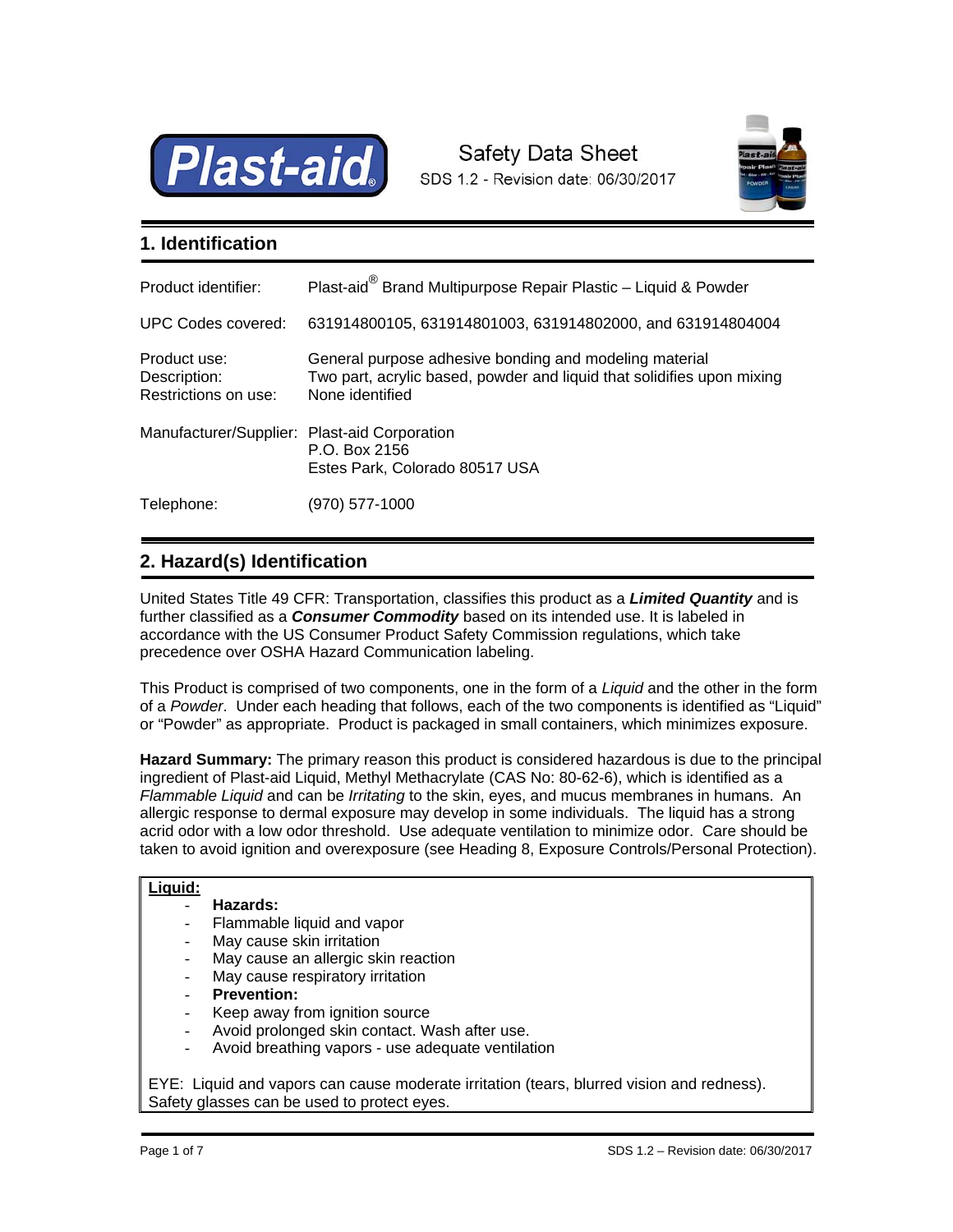### **Liquid Continued:**

SKIN: May cause skin irritation, including redness, itching, and pain. Can cause skin sensitization.

INGESTION: Causes irritation, a burning sensation of the mouth, throat and gastrointestinal tract and abdominal pain.

INHALATION: High concentration is irritating to the respiratory tract and may cause dizziness, headache and anesthetic effects.

CHRONIC INFORMATION: Prolonged and/or repeated overexposure may lead to kidney, lung, liver, and heart damage. Repeated skin exposure may cause tingling sensation of the skin. No adverse birth defects, cancer, or reproductive effects anticipated.

AGGRAVATION OF PRE-EXISTING CONDITIONS: Persons with pre-existing skin disorders or eye problems, or impaired liver, kidney or respiratory function may be more susceptible to the effects of the substance.

### **Powder:**

### - **Hazards:**

- Spillages may be slippery and should be promptly cleaned up to avoid falls.
- May form combustible dust concentrations in air under abnormal conditions.
- Low toxicity under normal handling and use
- **Prevention:**
- Avoid contact with eyes
- Avoid prolonged skin contact. (Potential drying effect.) Wash after use
- Avoid breathing dust.

## **3. Composition / Information on Ingredients**

## **Liquid:**

E

í

Methyl methacrylate monomer, stabilized (CAS 80-62-6) (UN1247) >98% >98% Trade Secret & Impurities  $\langle 2\%$ 

Substances in the product which may present a health or environmental hazard, or which have been assigned occupational exposure limits:

- Methyl methacrylate monomer, stabilized (CAS 80-62-6) >98%

### **Powder:**

 Poly(Methyl Methacrylate/Ethyl acrylate) (CAS 9010-88-2) >94% Trade Secret & Impurities  $\langle 6\%$ 

Substances in the product which may present a health or environmental hazard, or which have been assigned occupational exposure limits: - None

### 4. First Aid Measures

INHALATION: Remove to fresh air and keep comfortable for breathing. Obtain medical attention if ill effects occur.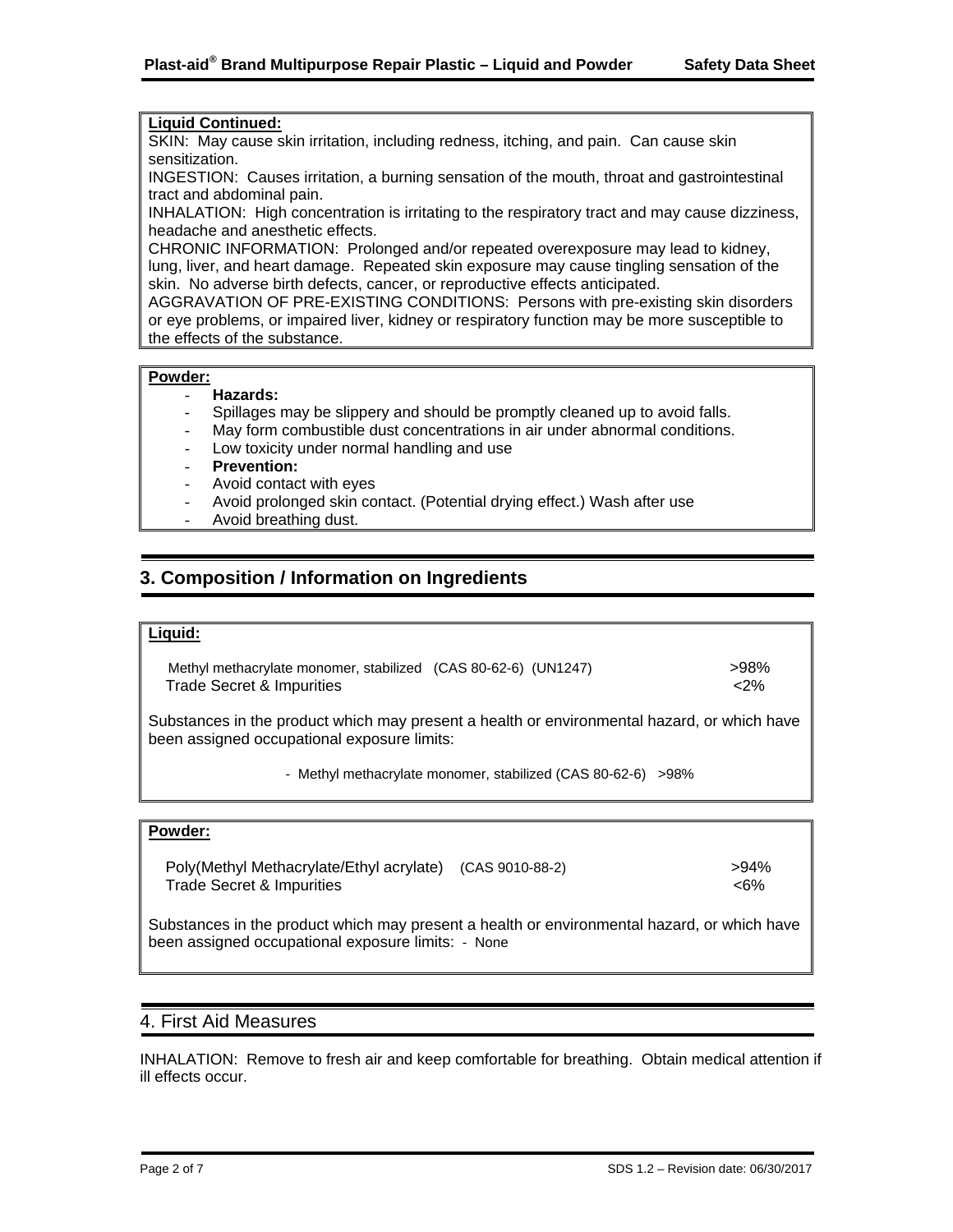SKIN CONTACT: Wash skin thoroughly with soap and water after contact. If redness or irritation develops avoid contact. Obtain medical attention if ill effects occur.

EYE CONTACT: Rinse cautiously with plenty of water for several minutes. Remove contact lenses, if present and easy to do. Continue rinsing. Obtain medical attention if ill effects occur.

INGESTION: Do not induce vomiting. Give 2 glasses of water. Never give anything by mouth to an unconscious person. Obtain medical attention if ill effects occur.

## **5. Fire Fighting Measures**

| Suitable extinguishing media:                         | Water spray, foam, dry powder or $CO2$ .                                                                                      |
|-------------------------------------------------------|-------------------------------------------------------------------------------------------------------------------------------|
| Unsuitable extinguishing media: Do not use water jet. |                                                                                                                               |
| Special hazards:                                      | Plast-aid Liquid: Vapors are heavier than air and may travel to                                                               |
|                                                       | ignition sources and flash back.                                                                                              |
|                                                       | Plast-aid Powder: Combustion or thermal decomposition will<br>evolve toxic, irritant and flammable vapors.                    |
| <b>Special Protective Equipment:</b>                  | A self contained breathing apparatus and suitable protective<br>clothing should be worn in fire conditions where appropriate. |

## **6. Accidental Release Measures**

### **Liquid:**

L

Avoid breathing vapors. Remove any source of ignition. Avoid material from entering sewers or waterways. Soak up with absorbent material. Discard in plastic bags. Wash thoroughly after handling.

### **Powder:**

Spillages may be slippery. Sweep up and discard to avoid slip and falls. Wash the spillage area with water as appropriate.

## **7. Handling and Storage**

Use adequate ventilation to keep below exposure limits. Avoid contact with eyes or ingestion. Avoid prolonged contact with skin. Wash thoroughly after handling. Keep vapor and liquid away from heat, sparks, and flames. Tightly close container after each use. Protect against physical damage.

Storage Temperature: Ambient

## **8. Exposure Controls/Personal Protection**

### **Liquid Airborne Exposure Limits:**

Substance: Methyl methacrylate, CAS No. 80-62-6 PEL (OSHA) : 100 ppm, 410 mg/m3, 8 hr. TWA TLV (ACGIA) : 100 ppm, 410 mg.m3, 8 hr. TWA Plast-aid Corp : 50 ppm, 205 mg/m3, 8 hr. TWA; 100 ppm, 410 mg/m3, 15 min. STEL (Note: Odor threshold is <1 ppm.)

ŗ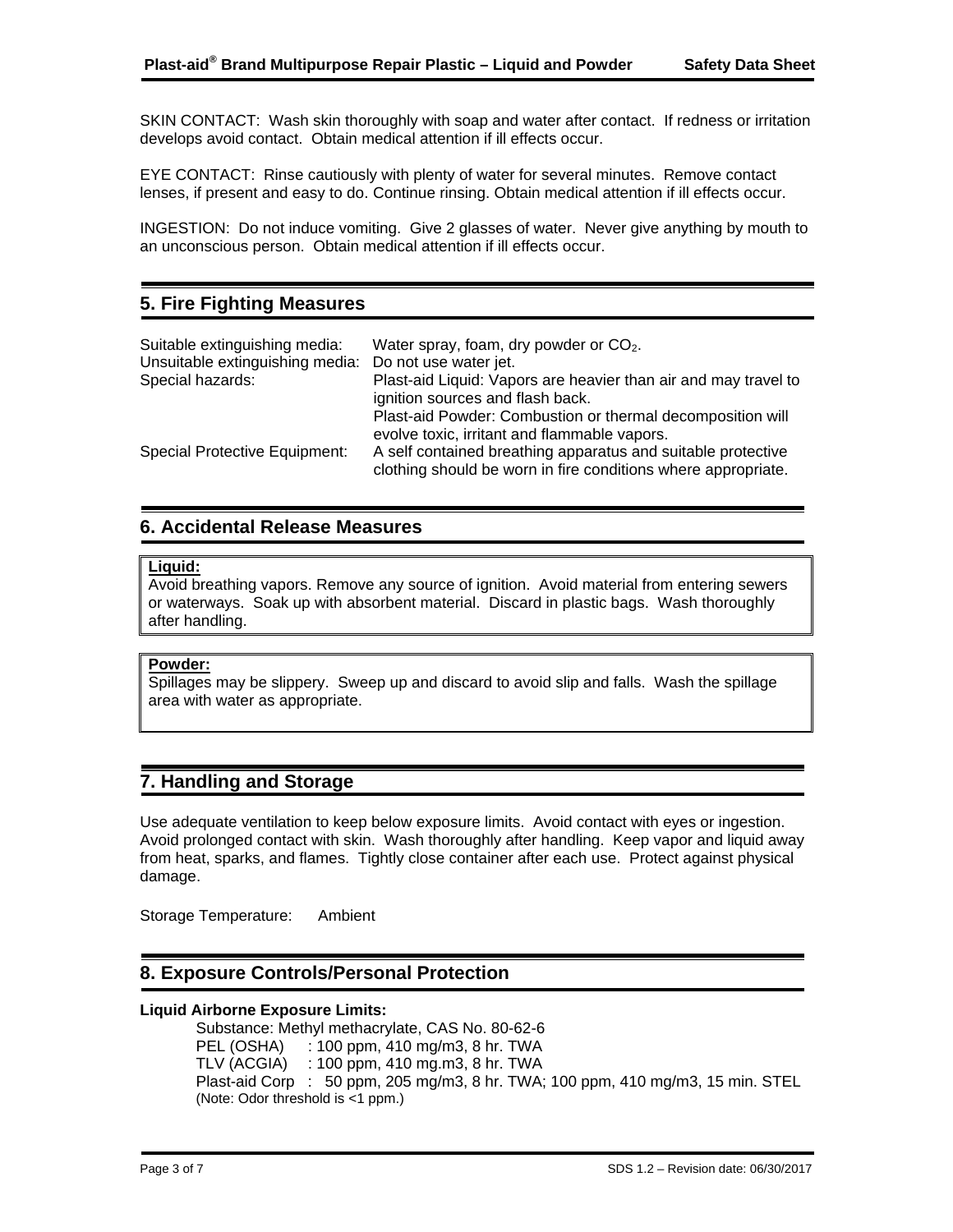Keep container tightly closed. Use adequate ventilation to keep below exposure limits. Keep area orderly. Use safety glasses and protective clothing where exposure warrants. Wash thoroughly after handling.

## **9. Physical and Chemical Properties**

| Liquid:                                                                        |                                        |  |  |  |
|--------------------------------------------------------------------------------|----------------------------------------|--|--|--|
| Form                                                                           | : Mobile liquid                        |  |  |  |
| Color                                                                          | : Clear, colorless                     |  |  |  |
| Odor                                                                           | : Characteristic strong and acrid odor |  |  |  |
| Odor Threshold                                                                 | : $0.5 - 1$ ppm                        |  |  |  |
| <b>Boiling Point</b>                                                           | : 100.5 deg. C at 760 mm. Hg           |  |  |  |
| <b>Melting Point</b>                                                           | : -48 deg. C                           |  |  |  |
| Vapor Pressure                                                                 | : 28 mm/Hg at 20 deg. $C$              |  |  |  |
| Density                                                                        | : 0.949 g/ml at 15.5 deg. C            |  |  |  |
| Solubility in water                                                            | : 1.6 WT% at 20 deg. C                 |  |  |  |
| Vapor Density (air=1) : 3.5                                                    |                                        |  |  |  |
| <b>Flammable Properties:</b>                                                   |                                        |  |  |  |
| Flammable Liquid.                                                              |                                        |  |  |  |
| Flash Point: 11.5 deg. C (52.7 deg. F)                                         |                                        |  |  |  |
| Auto ignition temperature: 421 deg. C (790 deg. F)                             |                                        |  |  |  |
| Flammable limits in air, % by volume: lower limit: 2.1%; upper limit: 12.5%    |                                        |  |  |  |
| Vapors are heavier than air and may travel to ignition sources and flash back. |                                        |  |  |  |

#### **Powder:**

1

j

| : Beads                  |
|--------------------------|
| : White                  |
| : typical "methacrylate" |
| $: < 1\%$                |
| : 1.18                   |
| : Negligible             |
|                          |

## **10. Stability and Reactivity**

### **Liquid:**

ŗ

**Reactivity:** Will exothermically polymerize in the presence of initiators.

**Chemical Stability:** Stable in the presence of inhibitor. Polymerization may be caused by elevated temperature, oxidizers, peroxides, or sunlight.

**Materials to avoid:** Incompatible with oxidizing and reducing agents. Material is a strong solvent and can soften paints, plastics and rubber.

**Hazardous Decomposition product(s):** Does not decompose up to auto-ignition temperature. Decomposes with heat. Hazardous gases/vapors produced are carbon monoxide, carbon dioxide and smoke.

#### **Powder:**

**Reactivity:** Non-reactive material. **Chemical Stability:** Stable under normal conditions. **Hazardous Reactions:** None known.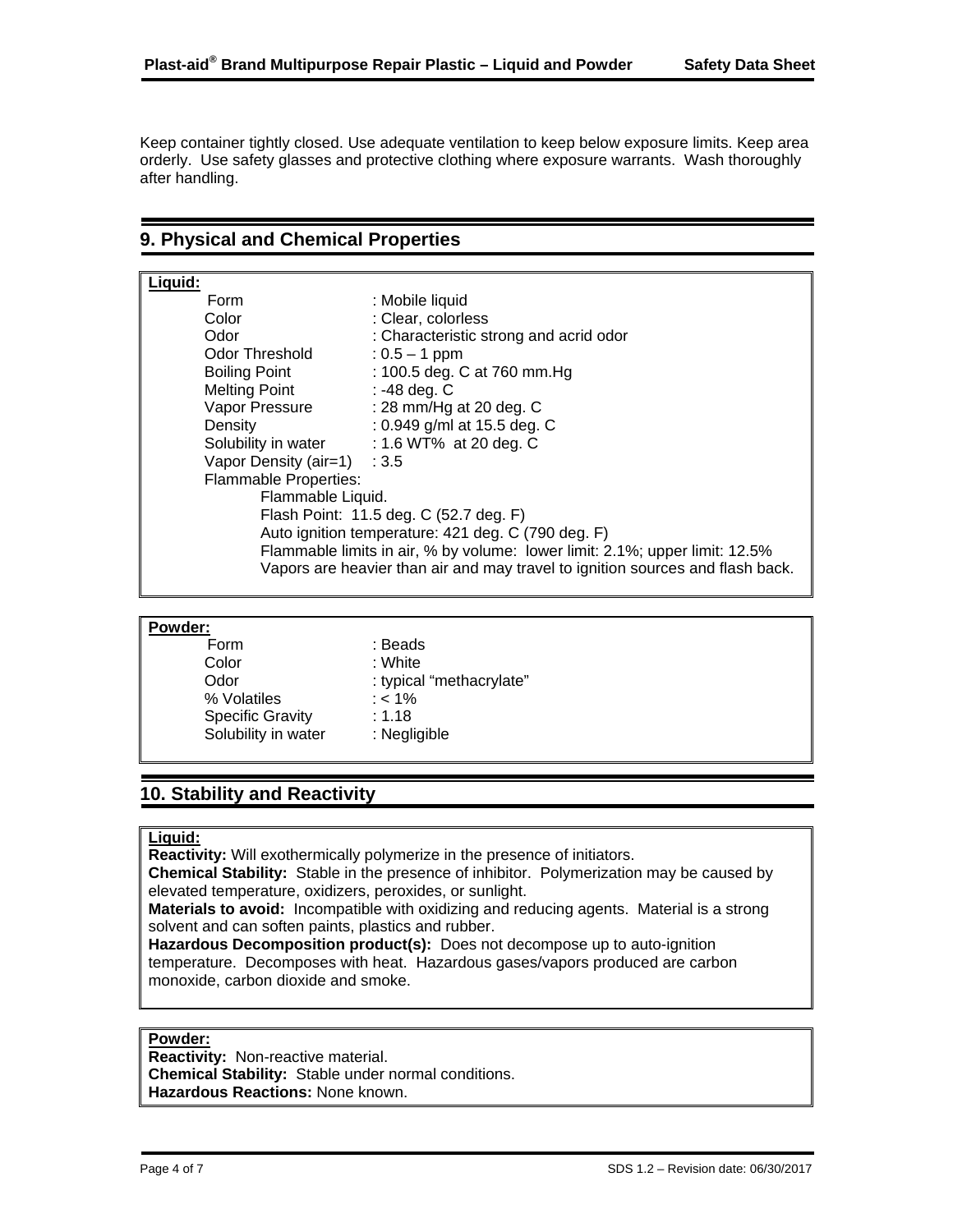**Powder continued: Conditions to avoid:** Avoid dust generation. **Materials to avoid:** None known. **Hazardous Decomposition product(s):** Methyl Methacrylate, Ethyl acrylate, Carbon dioxide, Carbon monoxide.

## **11. Toxicological Information**

#### **Liquid: Animal data:**

L

Inhalation 4 hr LC50: 7093 ppm in rats (Very low toxicity by inhalation) Dermal LD50: > 35,500 mg/kg in rabbits (Very low toxicity by contact) Oral LD 50: 7900 mg/kg in rats (very low toxicity by ingestion)

**Ingestion:** Low oral toxicity, but ingestion may cause irritation of the gastrointestinal tract.

**Inhalation:** Irritating to respiratory system. High atmospheric concentrations may lead to irritation of the respiratory tract, dizziness, headache and anesthetic effects.

**Skin Contact:** Irritating to skin. May cause sensitization by skin contact. Repeated and/or prolonged contact may cause dermatitis.

**Eye Contact:** Irritating to eyes. High vapor concentrations may cause irritation.

**Long Term Exposure:** Repeated exposure to high levels produces adverse effects on the heart, lungs, liver and kidneys. Repeated exposure of animals by inhalation to levels at or above the occupational exposure level produces adverse effects on the nasal epithelium (levels of 100 and 400 ppm). There is no reason to believe that methyl methacrylate represents a carcinogenic or mutagenic hazard to man based upon evidence from well conducted animal studies, relevant mutagenicity studies and adequate epidemiological studies in relevant cohorts. Recent studies in animals have show that high exposures do not produce embryo or feototoxic nor tetratogenic effects in the presence of maternal toxicity. None of these effects are likely to occur in humans provided exposure is maintained at or below the occupational exposure limit.

### **Powder:**

**Inhalation:** Unlikely to be hazardous by inhalation. High concentrations of dust may be irritating to the upper respiratory tract. **Skin Contact:** Unlikely to cause skin irritation. May cause dryness. **Eye Contact:** Dust may cause irritation. **Ingestion:** Low oral toxicity. **Long Term Exposure:** No known adverse effects anticipated.

### **12. Ecological Information**  ľ

### **Liquid:**

ľ

**Environmental Fate:** When released into the soil, this material may biodegrade to a moderate extent. When released into the water, this material may biodegrade to a moderate extent. When released into the air, this material is expected to be readily degraded by reaction with photo chemically produced hydroxyl radicals. Material has low potential for bioaccumulation.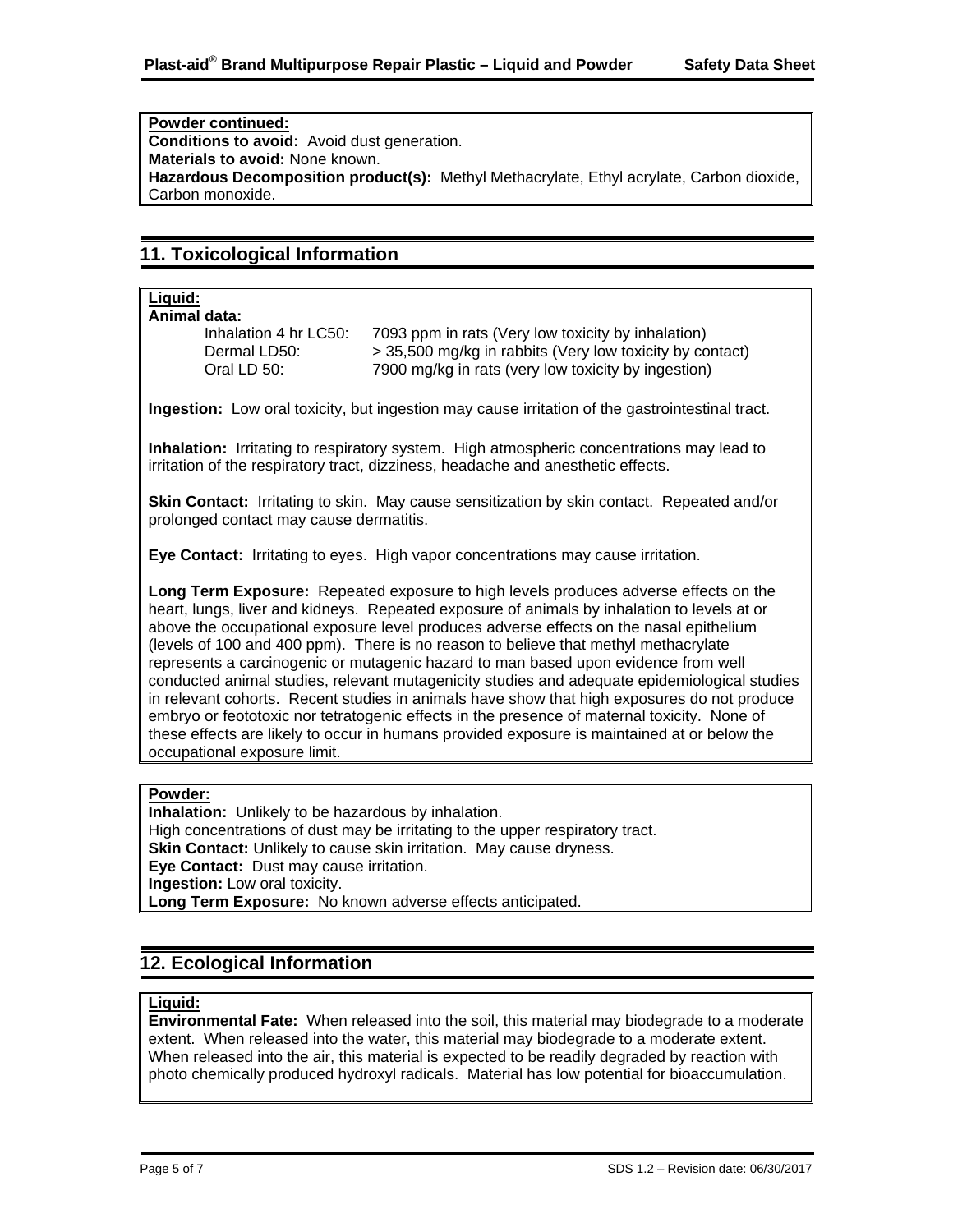### **Liquid continued:**

**Toxicity:** Low toxicity to fish. LC50 (fish): Typically > 100 mg/L. LC 50 (fathead minnow) (96 Hr.) (static) 130 mg. /L; Toxicity to aquatic invertebrates. EC 50 (Daphnia Magna) (48 Hr.) 69 mg./L; Low toxicity to algae. EC50 (Selenastrum Capricornutum) (96 hr.) 170 mg./L.

**Effect on Effluent Treatment:** Material is substantially removed in biological treatment processes.

#### **Powder:**

ŗ

ŗ

Spillages may be slippery. Sweep up and discard to avoid slip and falls. Wash the spillage area with water as appropriate.

## **13. Disposal Considerations**

Dispose of container and unused contents in accordance with federal, state and local requirements.

## **14. Transportation Information**

### **Limited Quantity / Consumer Commodity / ORM-D / Small Quantity:**

Under 49 CFR 173.150, this product is classified as a *Limited Quantity* with inner packaging not over 1.0 L (0.3 gal). The product also meets the definition of a *Consumer Commodity* as stated in 49 CFR 171.8 which allows the material to be renamed *Consumer Commodity* and reclassified as *ORM-D* material under 49 CFR 173.144. This material can be shipped as a *Small Quantity* (when inner packing not over 30 ml (1.0 oz)) under 49 CFR 173.4. Consult 49 CFR and/or your commercial carrier for additional information.

### **United States Postal Service:**

The US Postal Service allows this material to be mailed domestically (not internationally) via surface (not air) transportation when classified as *Consumer Commodity* or *ORM-D* material and/or under the *Small Quantity* classification of 49 CFR 173.4. (For additional information, consult US Postal Service, Publication 52, "Hazardous, Restricted, and Perishable Mail", chapter 3, and USPS Packaging Instructions 3A)

### **Canadian TDG (Transportation of Dangerous Goods) Regulations:**

Under Canadian TDG Regulations Part 1.17 this product is a *Limited Quantity* when less than or equal to 1 Liter. Under Part 1.17.1 this product is an *Excepted Quantity* when less than or equal to 30 ml. Consult Canadian TDG Regulations and/or your commercial carrier for additional information.

### **Additional Information:**

US Department of Transportation (DOT) 49 CFR:

When liquid is in bulk quantity the following information applies:

Proper Shipping Name : Methyl Methacrylate Monomer, Inhibited I.D. No. (UN/NA) : UN1247 Hazard Class : 3 (Flammable Liquid) Packing Group : II Limited Quantity : Yes Consumer Commodity : Yes